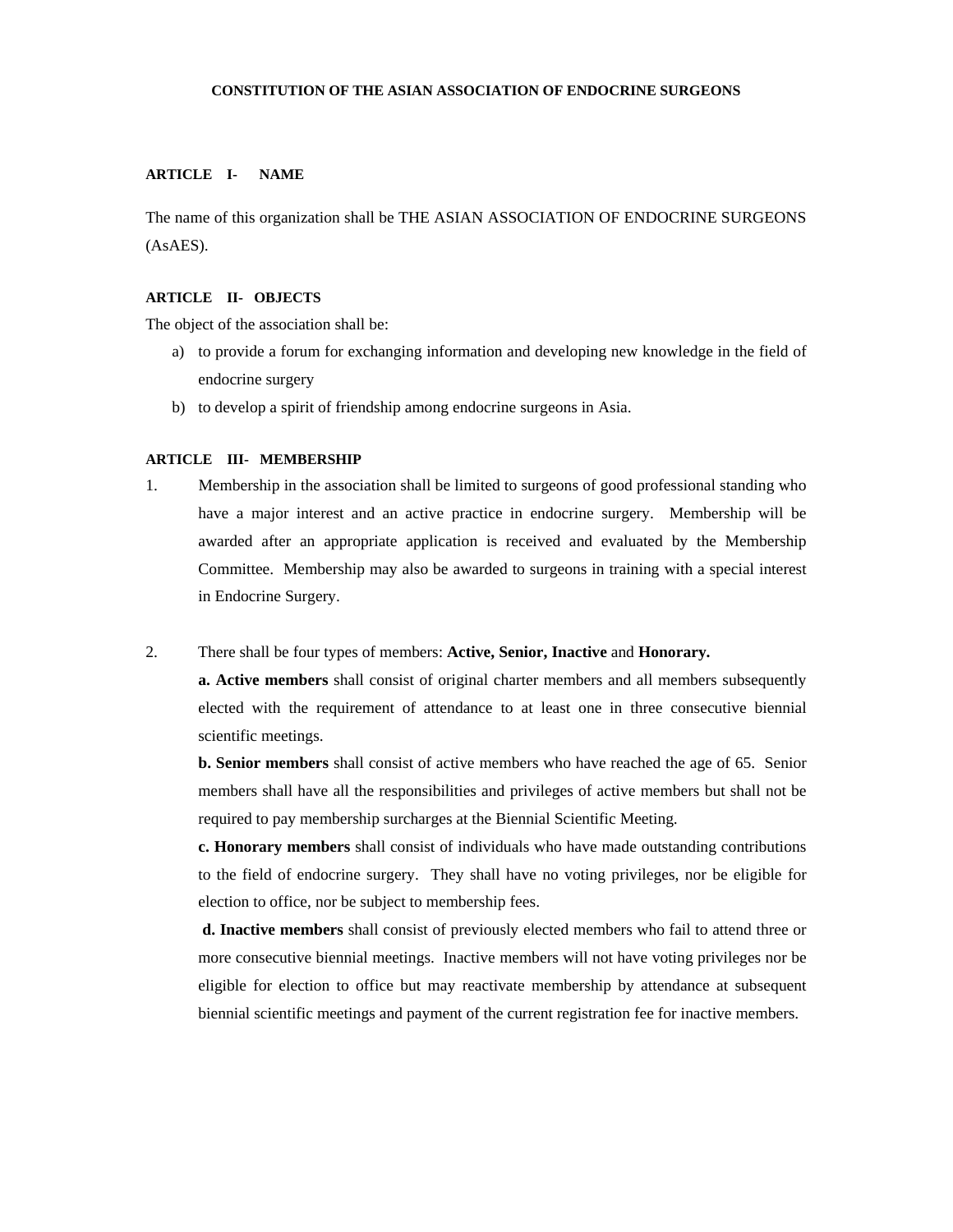### **ARTICLE IV- MEETING**

A biennial assembly of the association shall be held at time and place set by Council and termed the Biennial Congress.

## **ARTICLE V- OFFICERS AND COUNCIL**

# Section 1.

 Officers of the association shall consist of a Chairman, Congress President, Congress President-elect and a Secretary-Treasurer, all to be elected as provided in this constitution.

# Section 2.

 There shall be a Council of the association consisting of the officers, the Immediate Past Chairman, the Immediate Past Congress President and eight council members, elected in accordance with the bylaws.

 Up to an additional four co-opted members from various and different countries may be selected by the Chairman to ensure a balanced representation of the membership.

All members of the Council will have equal voting rights

### Section 3.

 An Advisory Committee will be established to assist the Council, with privileges of attendance at the Council meetings but with no voting rights. Members of the Advisory Committee shall consist of persons who are selected by the members of the Asian Association of Endocrine Surgeons in his/her country as their country's representative.

 Each attending country at each Biennial Meeting shall have the right of one membership position of the Advisory Committee. This membership position will be in addition to any Council Membership position.

# Section 4.

The Chairman shall:

- a) preside at meetings of the council;
- b) direct the conduct of the business of the association, acting as its chief officer during periods between and during the Biennial meetings after discussion with the Council where appropriate.
- c) authorize the call to meetings of the Council and the biennial assembly.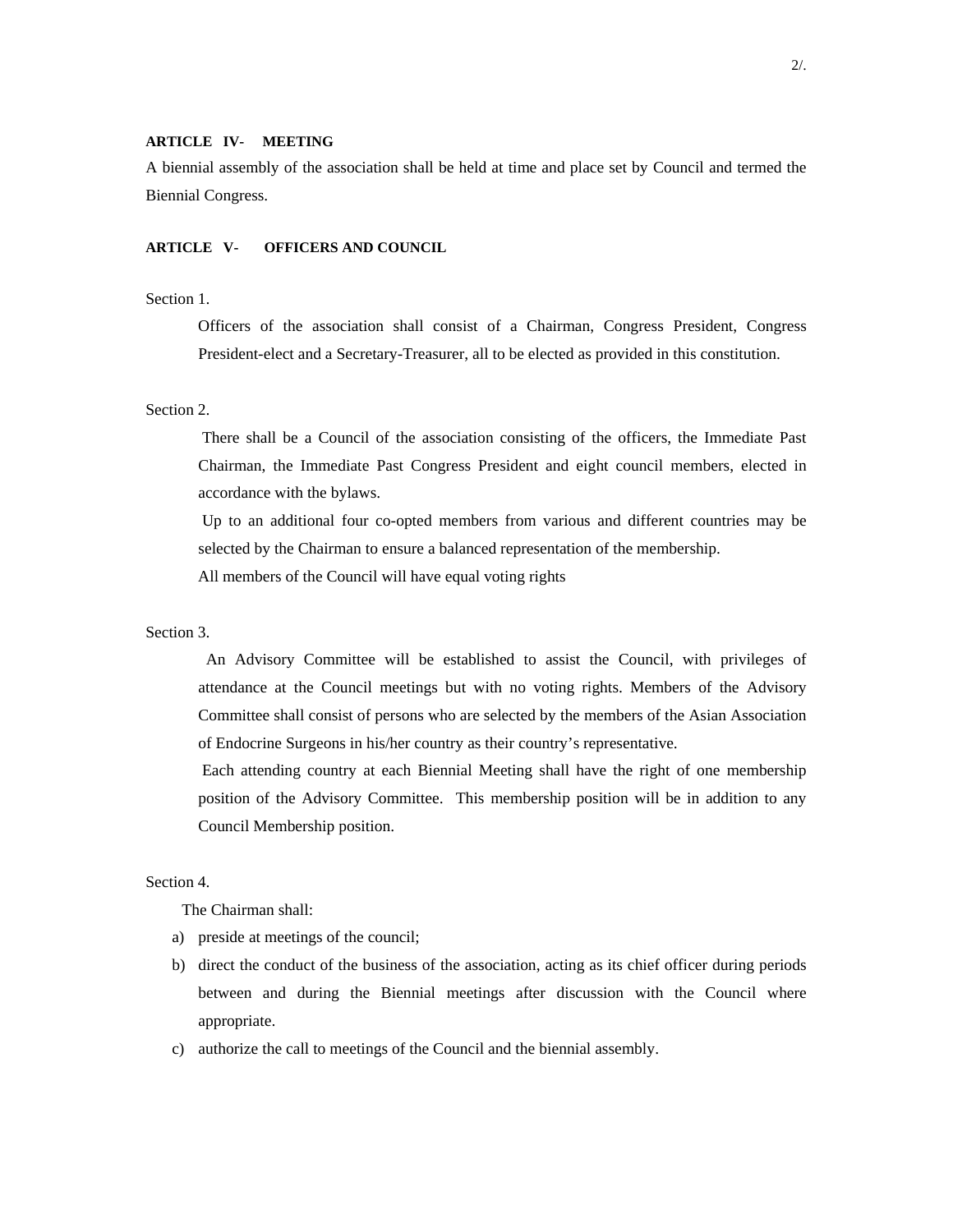Section 5.

The Secretary-Treasurer shall transact the business affairs of the association.

The Secretary-Treasurer shall keep minutes of the meetings of AsAES and the AsAES Council, receive and care for all records belonging to AsAES, and conduct the correspondence of AsAES. This officer will produce a written report of the preceding year's transactions to be presented to the AsAES Council and membership at the biennial meeting, and posted on the AsAES website. The Secretary-Treasurer shall receive all monies and funds belonging to AsAES, pay all bills, report to the AsAES council at the biennial meeting and prepare a financial report for audit at the biennial meeting

#### Section 6.

The Congress President shall:

a) facilitate, organise, and prepare the Biennial Congress.

- b) conduct the Ceremonial and Congress affairs of the AsAES during the Biennial Meeting
- c) determine the basic fee structure of the biennial meeting and to this add the membership fees for various membership categories as determined by the Council, collect such fees and subsequently forward these to the Secretary Treasurer of the AsAES.

#### **ARTICLE VI NOMINATIONS AND ELECTIONS**

Section 1.

The Congress President shall be elected by the Council at the antecedent biennial assembly in which he/she would take office as Congress President. On his/her election, he/she shall thereupon serve as Congress President-Elect.

The Chairman shall be elected by the Council, either from the general membership or from the Council.

Section 2.

The term of office of the Congress President and the Congress President-Elect shall be two years. The term of office of The Chairman shall be four years.

 The term of office of Secretary-Treasurer shall be six years but may be extended to eight years at the discretion of the Council to maintain continuity on the Council should the end of the term of office of the Chairman and Secretary -Treasurer coincide.

Officers and Members of Council may be eligible for re-election but must be again nominated by their country as a candidate in the general election as outlined in section 3.

Section 3.

Members of Council shall be elected.. All countries previously hosting a Biennial Congress shall be eligible to propose a candidate for election to Council. There will be eight positions for general Council membership. Each country shall have only one elected Council member. The term of office for Council members will be generally six years.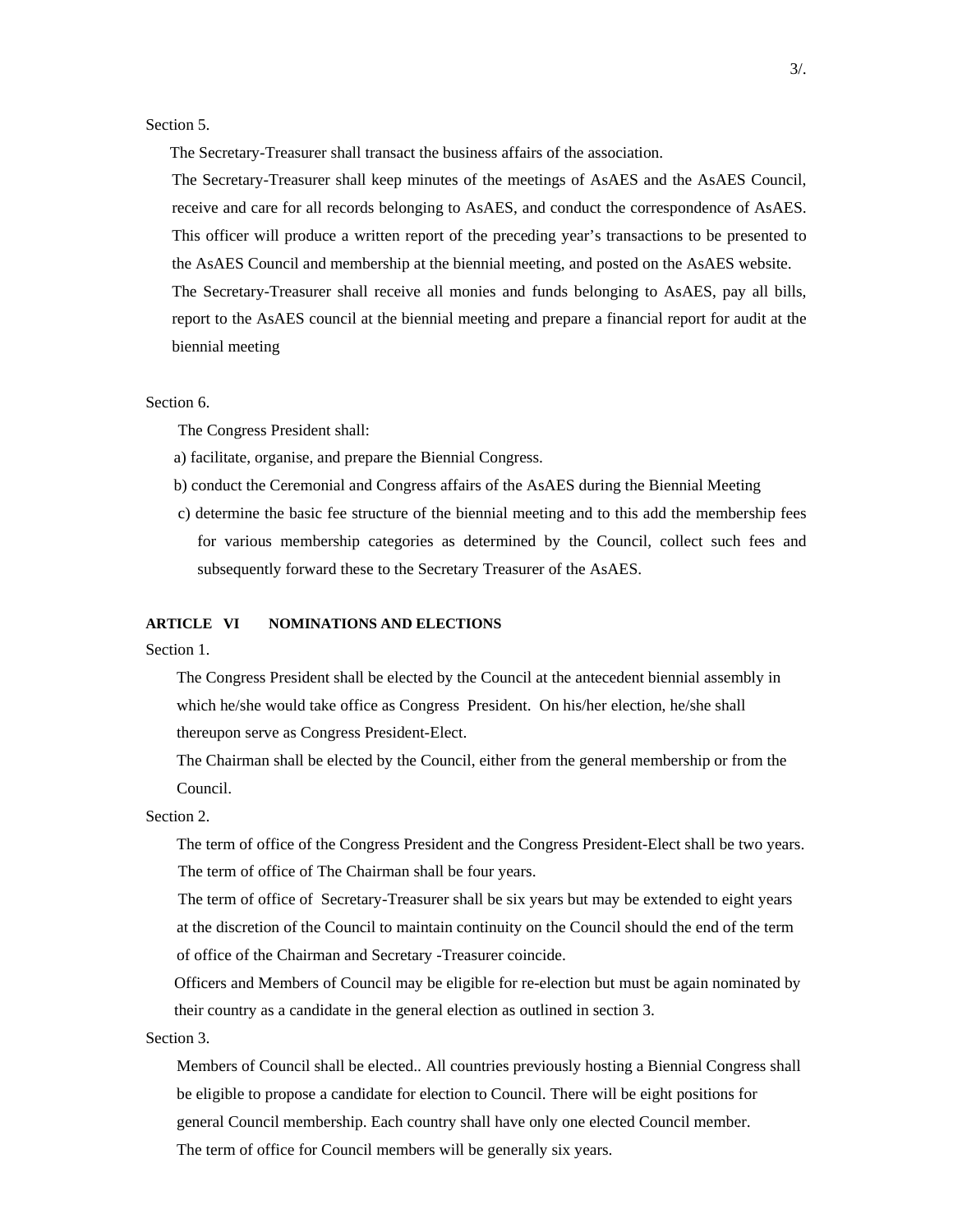During the transition to the new constitution after its adoption, the term of office for the two longest serving Council members (under the previous constitution) will be reduced to four years to ensure continuity on Council by avoiding coinciding end of term resignations. The eight Council Members will be elected by the AsAES members attending the Biennial Congress at the Biennial Business meeting of the AsAES. Voting methods may be determined by the Council dependent upon the number of nominations. Section 4.

In the event of unexpected changes in circumstances such as the inability of the elected Congress President to continue in their role, a nomination of a new candidate for the Congress President may be made by the Council between Biennial Meetings where this is necessary to ensure continuance of the Biennial Congress. This will require a vote by Council and may be taken by internet voting.

#### **ARTICLE VII- ELECTION OF MEMBERS**

- a. Application forms for active membership shall be available on the AsAES website. Completed application forms signed by the candidate and a sponsor, who shall be a member of the association shall be delivered to the Secretary-Treasurer. An up-to-date bibliography and curriculum vitae shall accompany the application form. The Membership committee, as determined by the Chairman, will assess membership
- b. Candidates for honorary membership shall be proposed in writing to the Council through the Secretary-Treasurer. Candidates approved by the Council shall be elected Honorary Members in accordance with the same procedure regarding active membership.

applications and present their recommendation to Council.

#### **ARTICLE VIII- COMMITTEES**

Section 1.

 The Membership Committee shall consist of the Chairman, the Congress President-Elect, the Congress President, the Secretary-Treasurer and two members of Council as selected by the Chairman.

 The membership committee will be responsible for soliciting new members, reviewing membership applications and for determining and updating membership status (i.e. Active vs. Inactive).

 The Membership Committee shall also review any charges of unprofessional or unethical conduct against any member and report to the Council at the Biennial Congress.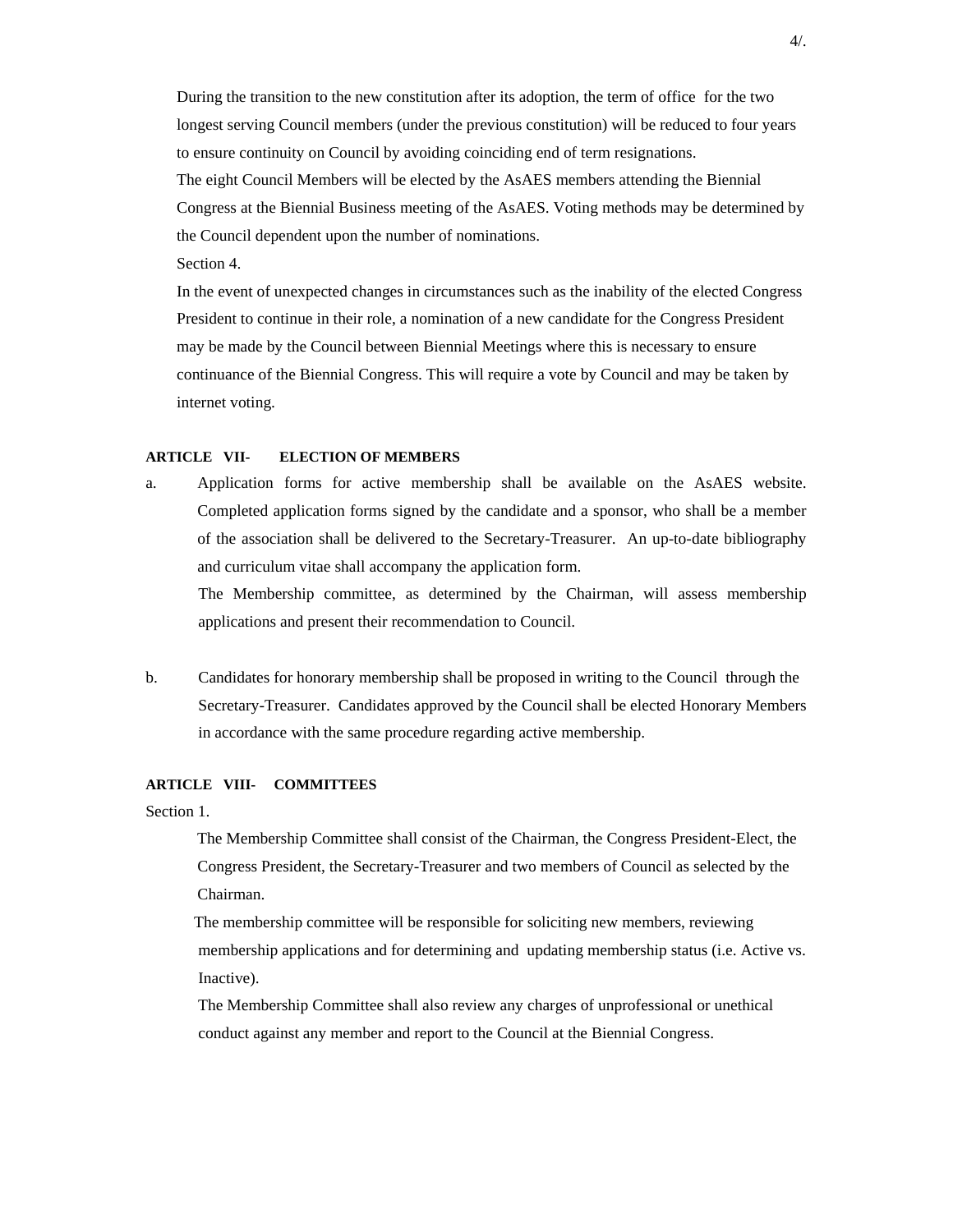### Section 2.

 The Audit Committee shall consist of two members of Council and will be appointed by the Chairman.

 This Committee will review the transactions of the AsAES prior to the Biennial Congress and will report to the membership through the Council at the Biennial Congress Council Meeting of the AsAES.

#### Section 3.

 The Program Committee for the Biennial Congress shall be consist of the Congress President-Elect, Congress President, and further co-opted members as determined by the Congress President-Elect who will act as Chair of the Program Committee

# Section 4.

 The Education Committee shall consist of the Chairman, Secretary Treasurer, Congress President, Congress President-Elect and two Council members as determined by the Chairman. The Education Committee shall be responsible for evaluating proposals for education, candidates for fellowship support, travel awards, workshops and clinical guideline endorsement.

# Section 5.

 The Nominating Committee shall consist of the Chairman, Secretary Treasurer, Congress President, Congress President-Elect and two Council members selected by the Chairman. The Nominating Committee will solicit the membership for people to be considered for various positions that are to be filled at the next Biennial Congress, beginning at least six months prior to the Congress. The Nominating Committee will propose a list of nominees consisting of at least one person for each Officer position and Councillor position.. The responsibility for ensuring a diverse country representation lies with the Nominating committee. The Nominating committee will report to the Council at the Biennial Congress Council meeting for discussion, ratification and subsequent presentation to the general assembly of members.

# Section 6.

 Further Committees may be determined by the Council during the life of the AsAES and created under the direction and guidance of the Chairman and Council as required.

Section 7.

 In General, Active members may be co-opted to various committees at the discretion of the Chairman to facilitate the function of various committees where members have particular skills or interests.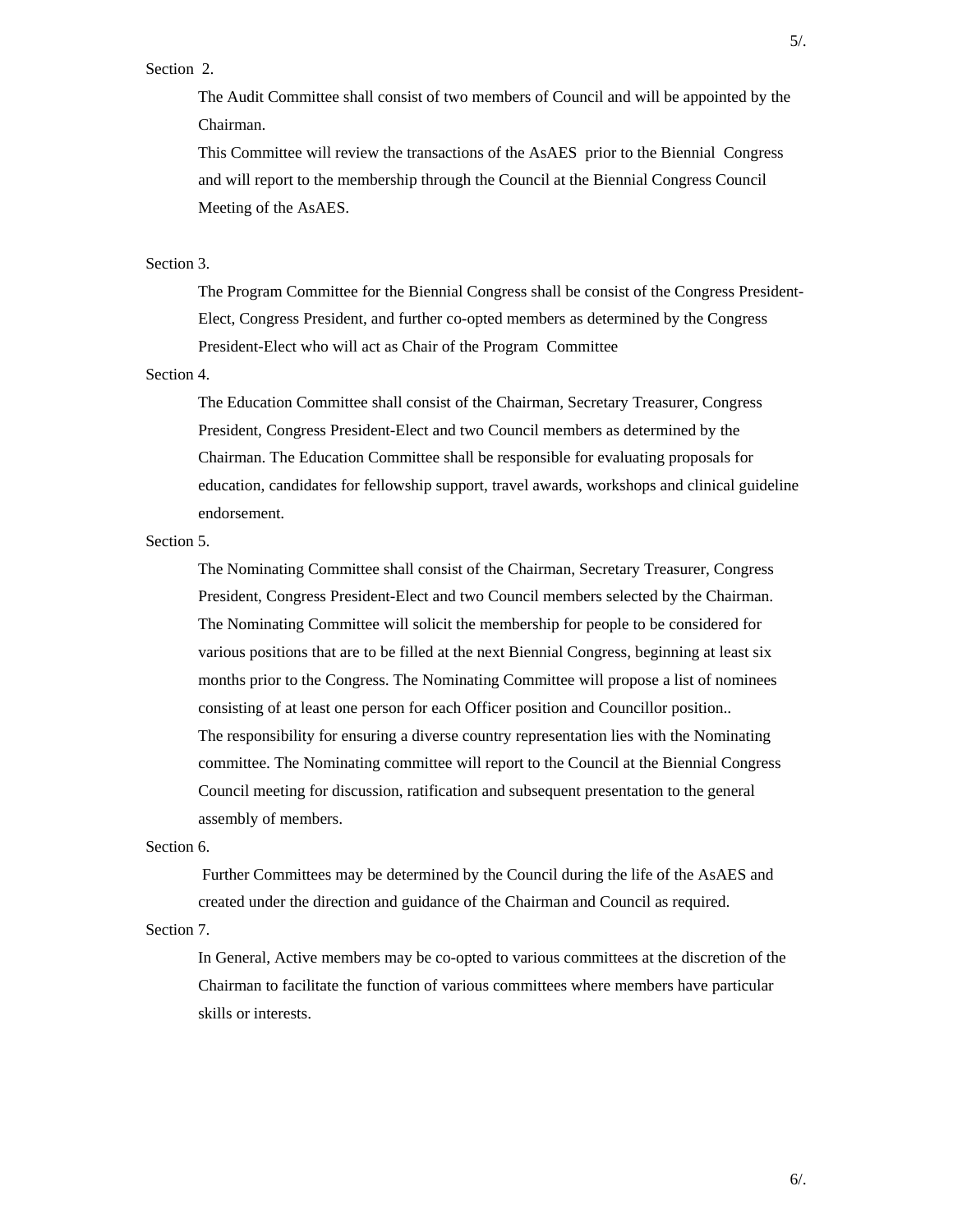#### **ARTICLE IX- FINANCE**

Section 1.

The fiscal year of the association shall be from July 1 to June 30 of each year.

Section 2.

The membership fees  $(X)$  shall be set by the Council, but as a guide will be initially 10% of the determined Congress Registration Fee. This percentage may be varied by the Council as required at each Biennial Congress Council meeting.

The Congress Registration Fee will be determined by the Congress President-Elect.

 The membership fees will be added to the determined Congress Registration fee as an inclusive fee, paid at the time of registration for the Biennial Congress and subsequently

forwarded to the Secretary-Treasurer.

Active Members will pay the fee determined by the Council. (X)

Inactive Members will pay 150% X

 Non members will pay the Congress Fee plus 2X. and will be encouraged to apply for membership. This non member fee will be not be forwarded to the AsAES.

Section 3.

 The Audit Committee shall be independently audit biennially and at such times as may be directed by the Council.

# Section 4/

 The Congress President Elect and subsequently the Congress President for each Biennial Congress shall be responsible for the financial state of their Biennial Congress, ensuring adequate funding and insurance to avoid financial difficulties. This may require establishing appropriate sponsorship and joint funding with local organisations.

 Seeding grants may be available at the discretion of the Council of the AsAES and after submission of a request for a seeding grant by the Congress President-Elect.

# **ARTICLE X- HEADQUARTERS OFFICE**

There shall be a headquarters office at a location to be determined by the Council.

## **ARTICLE X1- RESIGNATIONS, EXPULSIONS**

- a. Resignations of members in otherwise good standing shall be accepted by the majority vote of Council.
- b. Charges of unprofessional or unethical conduct against any member must be submitted in writing to the Council. Such charges will be reviewed by the Membership committee which will report to the council with recommendations. The Council's concurrence or disallowance of the charges shall be presented to the membership at the Biennial Congress Business Meeting. A three-fourths affirmative vote of the members present shall be required for expulsion.

**7/.**